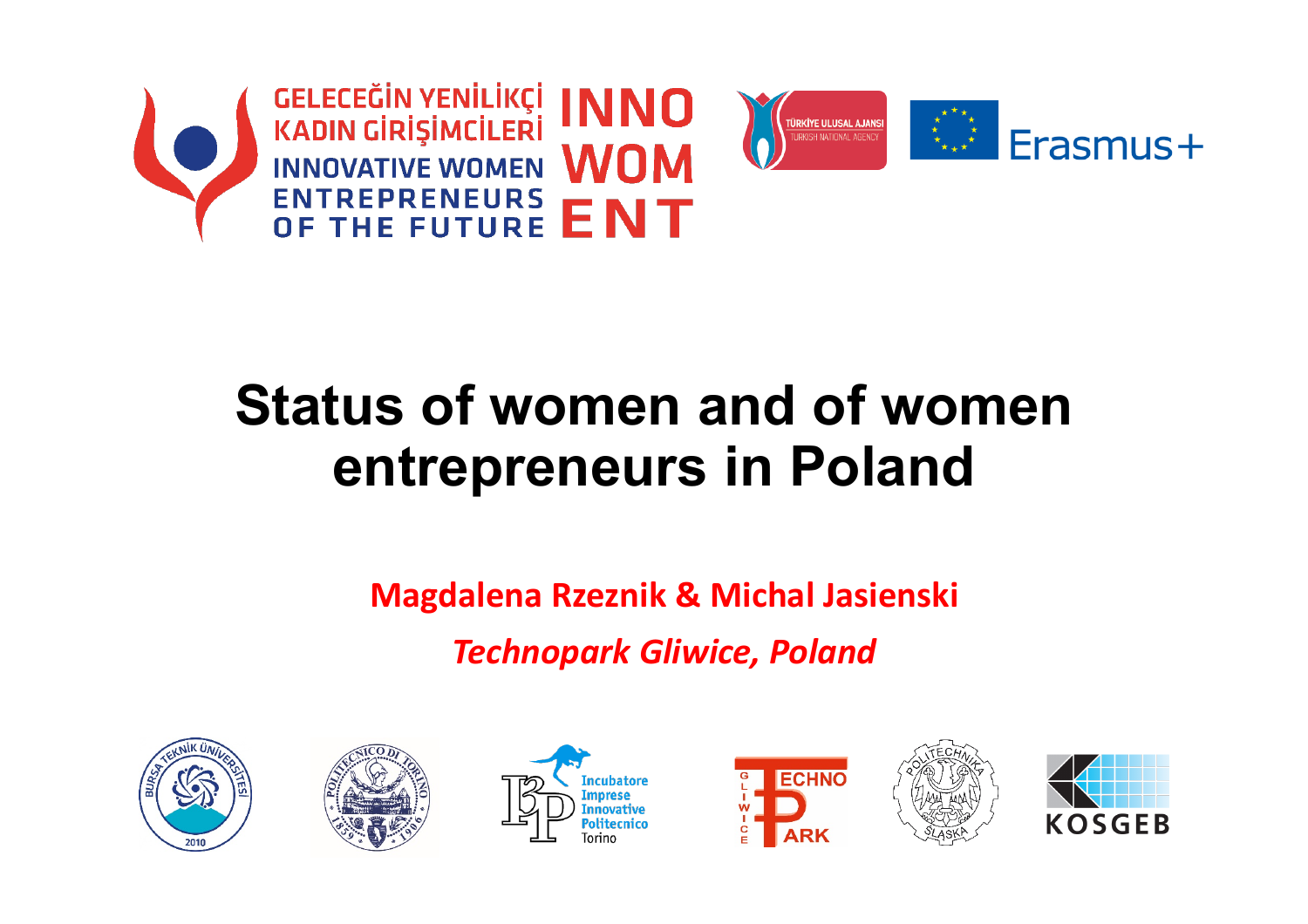### **Status of women in the job market-general statistics**

- Women are a half of word population (49,5%), but their contribution to GDP is lower than it could be.
- Only 50% of women in the age of 15 and more are professionaly active, while for men it is 77%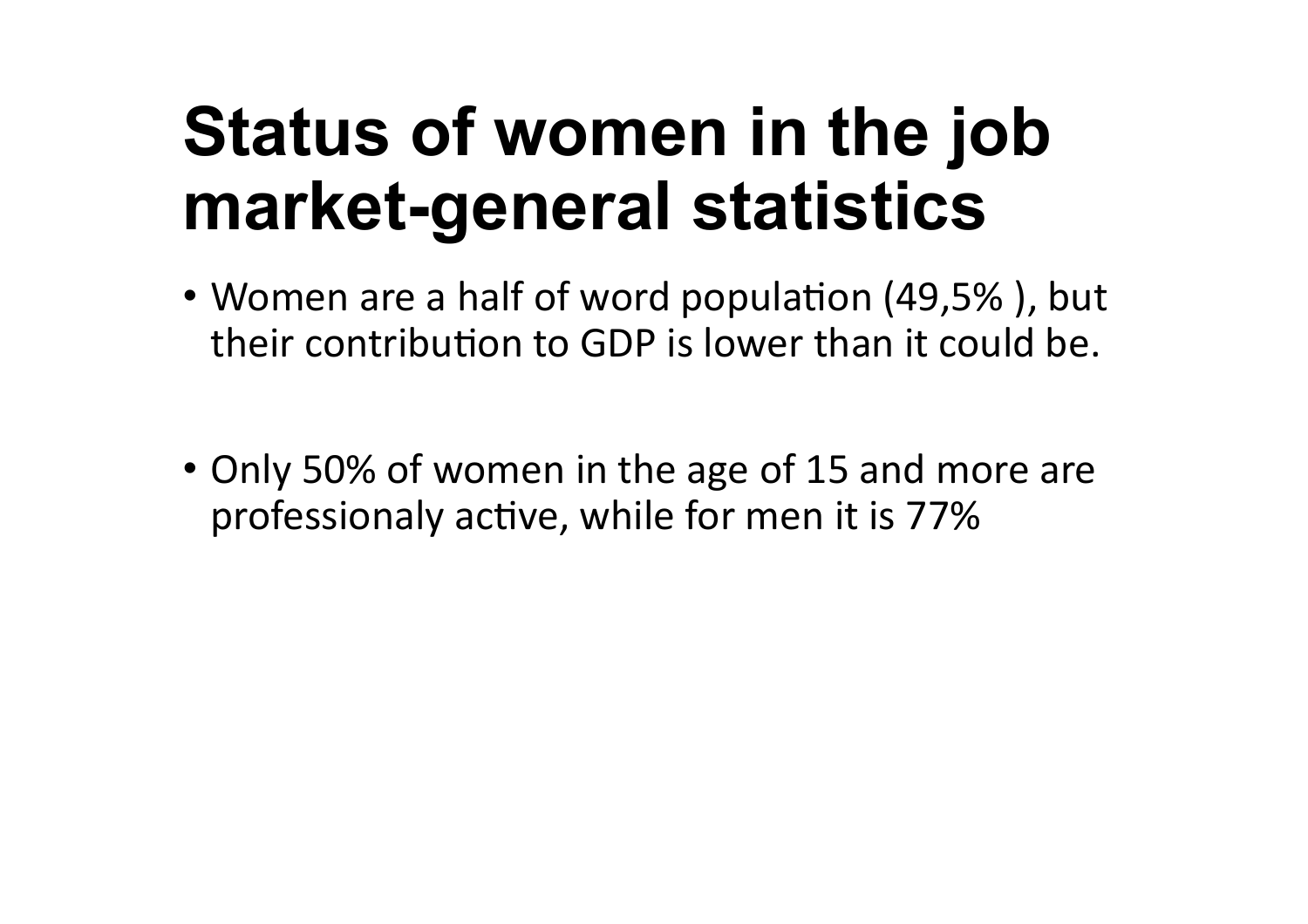# Status of Polish women in the job market

• In Poland 61.4% of women and 74.8% of men are professionally active (more than 15 years old)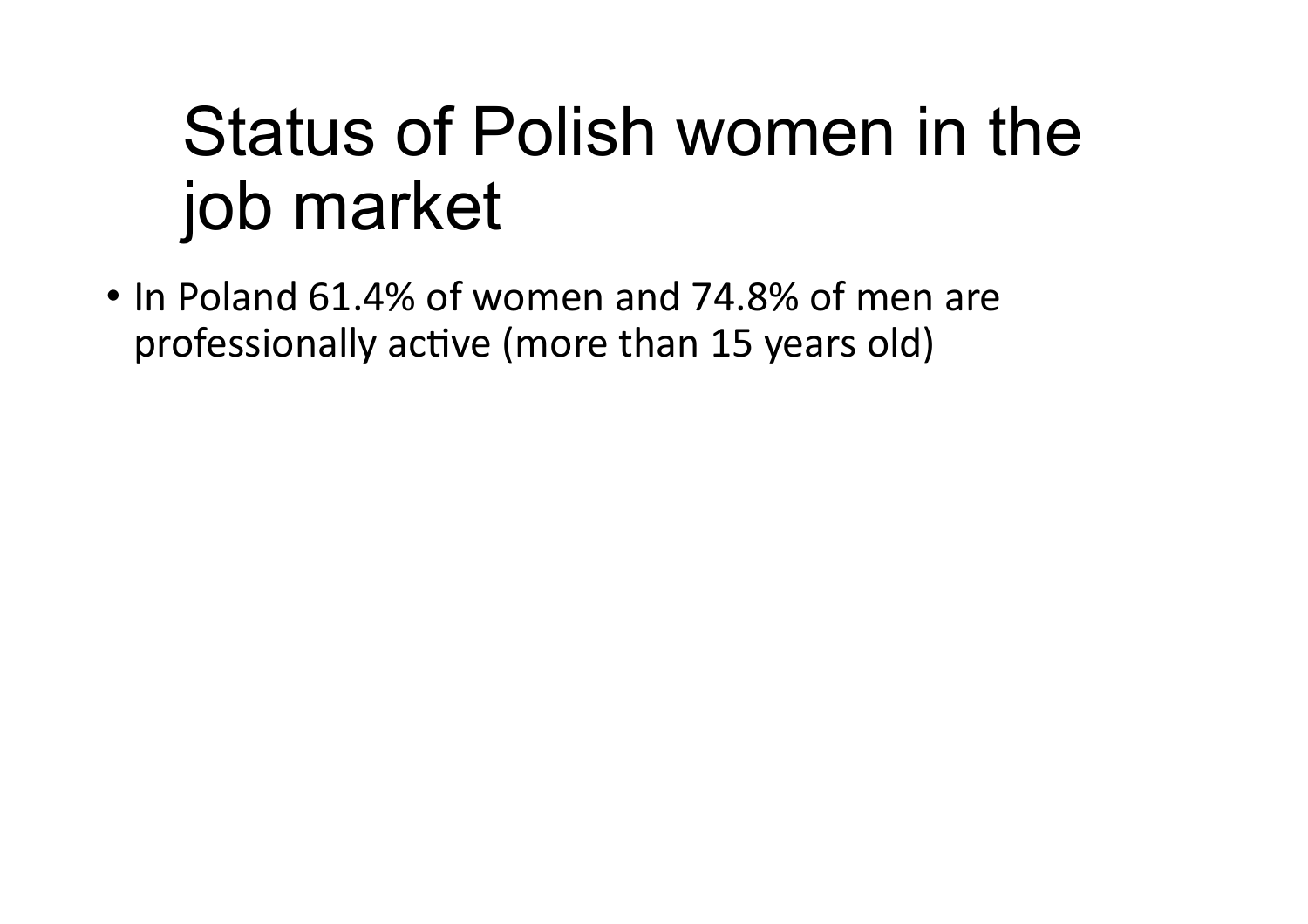### Female entrepreneurship in Poland

- With more than one million companies run by women, Poland is one of Europe's leading centers of female entrepreneurship.
- 33.4 % of Polish companies are run by women (the average of female enterpreneurship in the UE is 31%)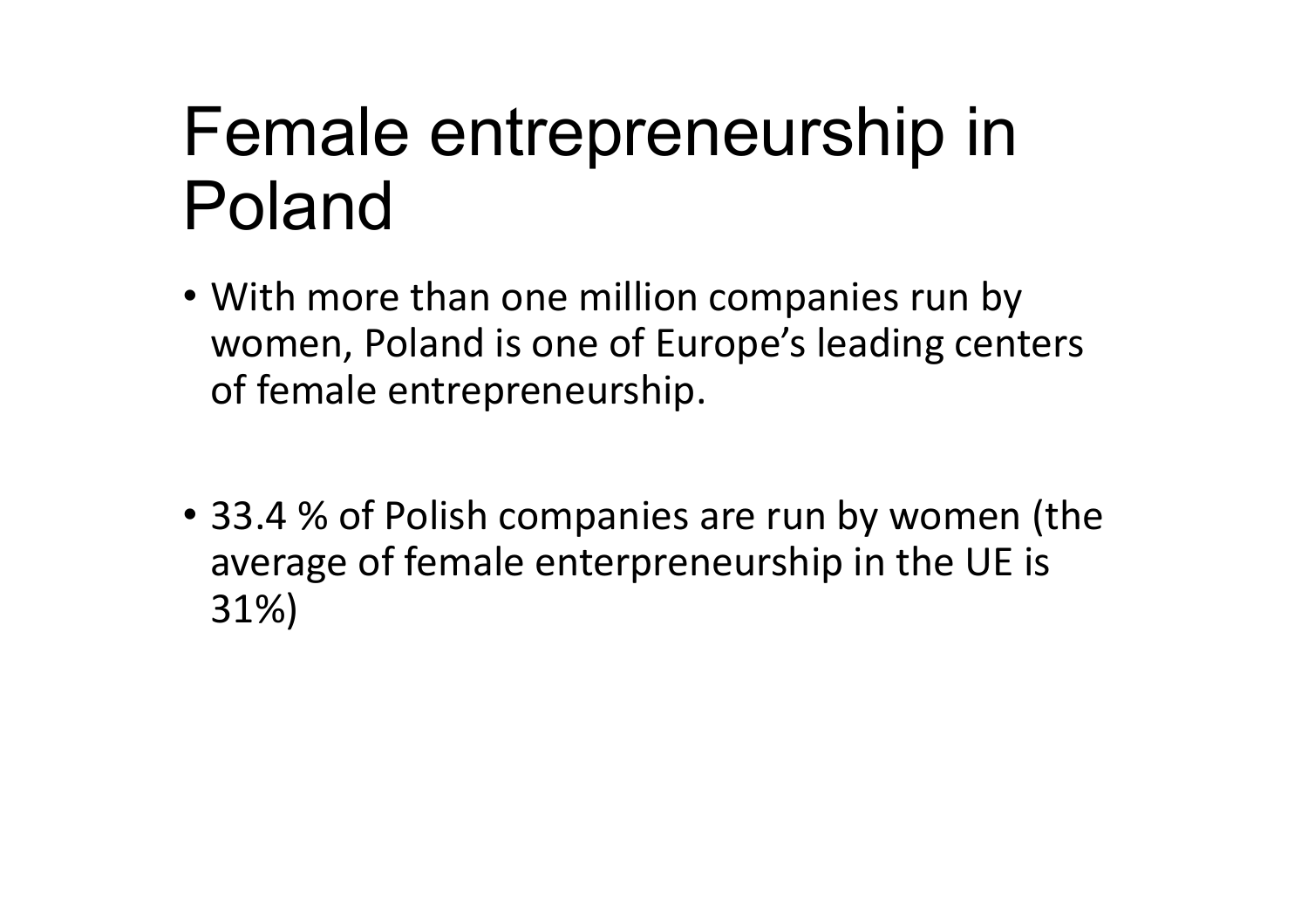#### State support for female enterpreneurship

- Ministry of Economy together with the Polish Agency of Enterpreneurship Development introduced low interest loans to help women launch their business.
- The loans are between 20 000 PLN and 40 000 PLN (5 000-10 000 euro)
- The interest rate is fixed at 2% per annum.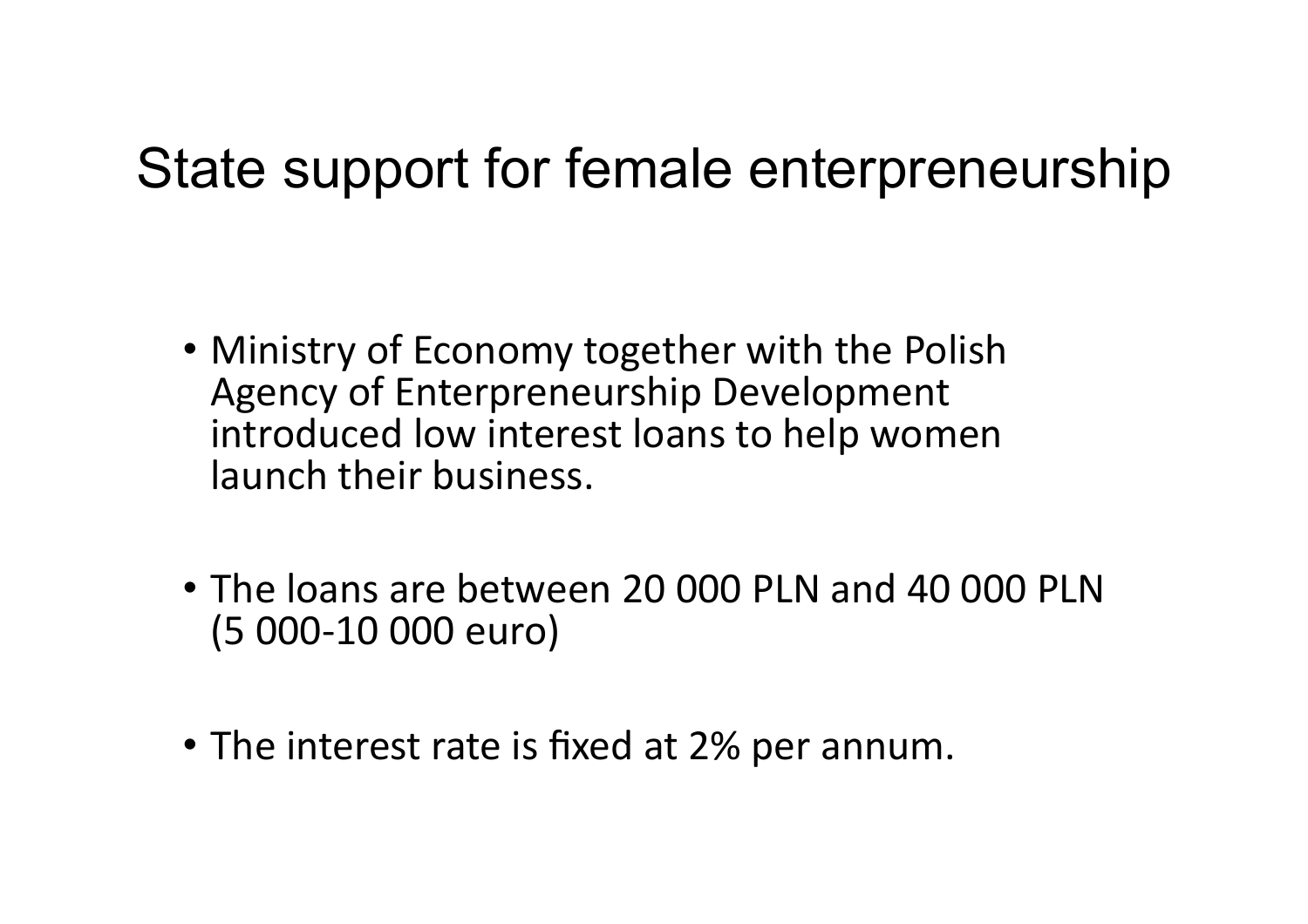### NGOs helping female enterpreneurship

• Institut of Female Enterpreneurship toghether with the Institute of Social and Economic Sciences launched a new initiative - Female Network of Business Angles.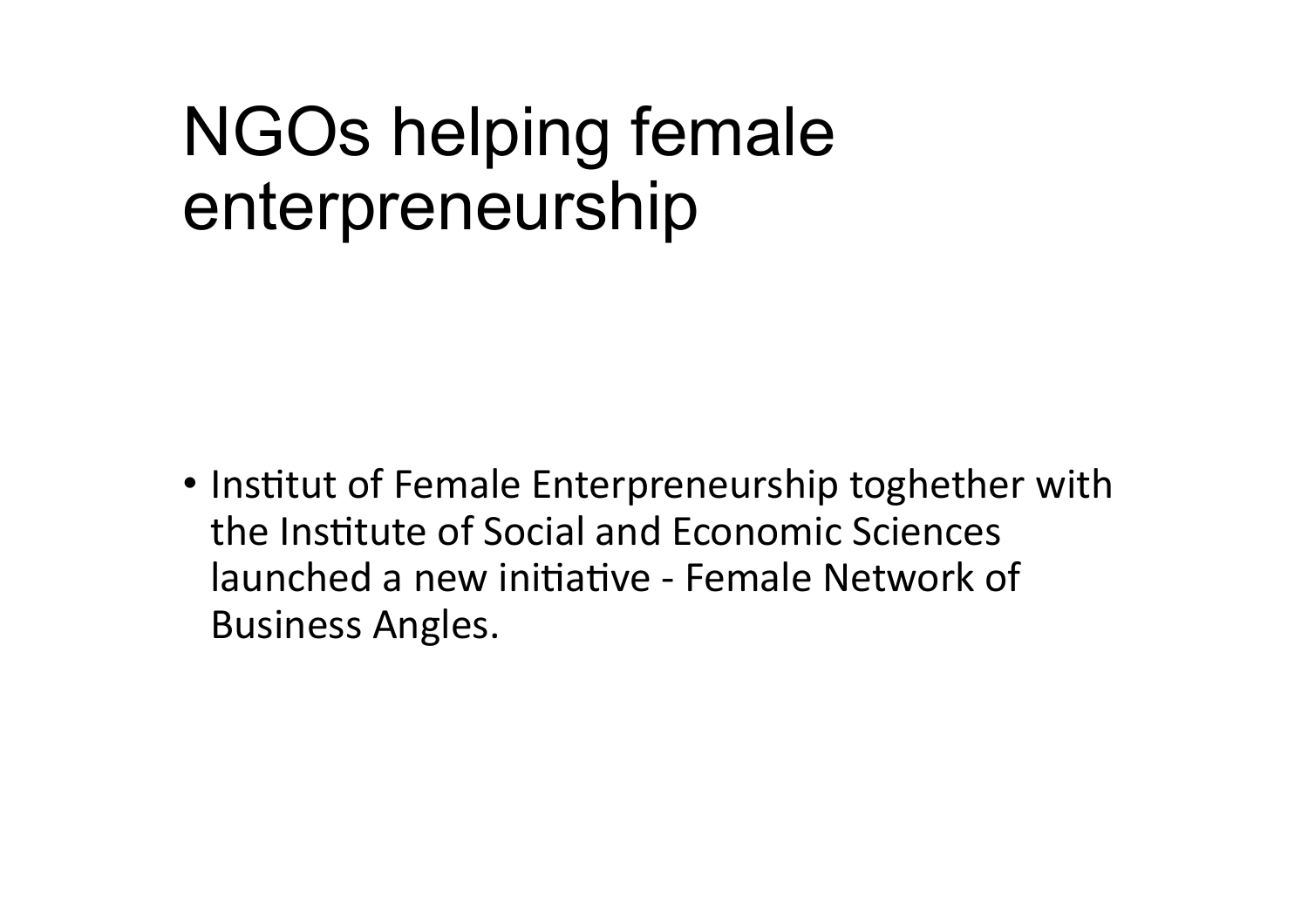# Female Network of Business Angels - the goals

- Active search and acquisition of promising projects;
- Investor seeking by promoting projects and direct contacts;
- Organization of conferences devoted to capital investments, business angel networks and information and science networks;
- Organization of comprehensive training in capital raising;
- Initial verification of submitted business plans;
- Organization of congresses of Business Women supported by training and workshops strengthening their skills in the male business world;
- Matching women's investments with potential investors.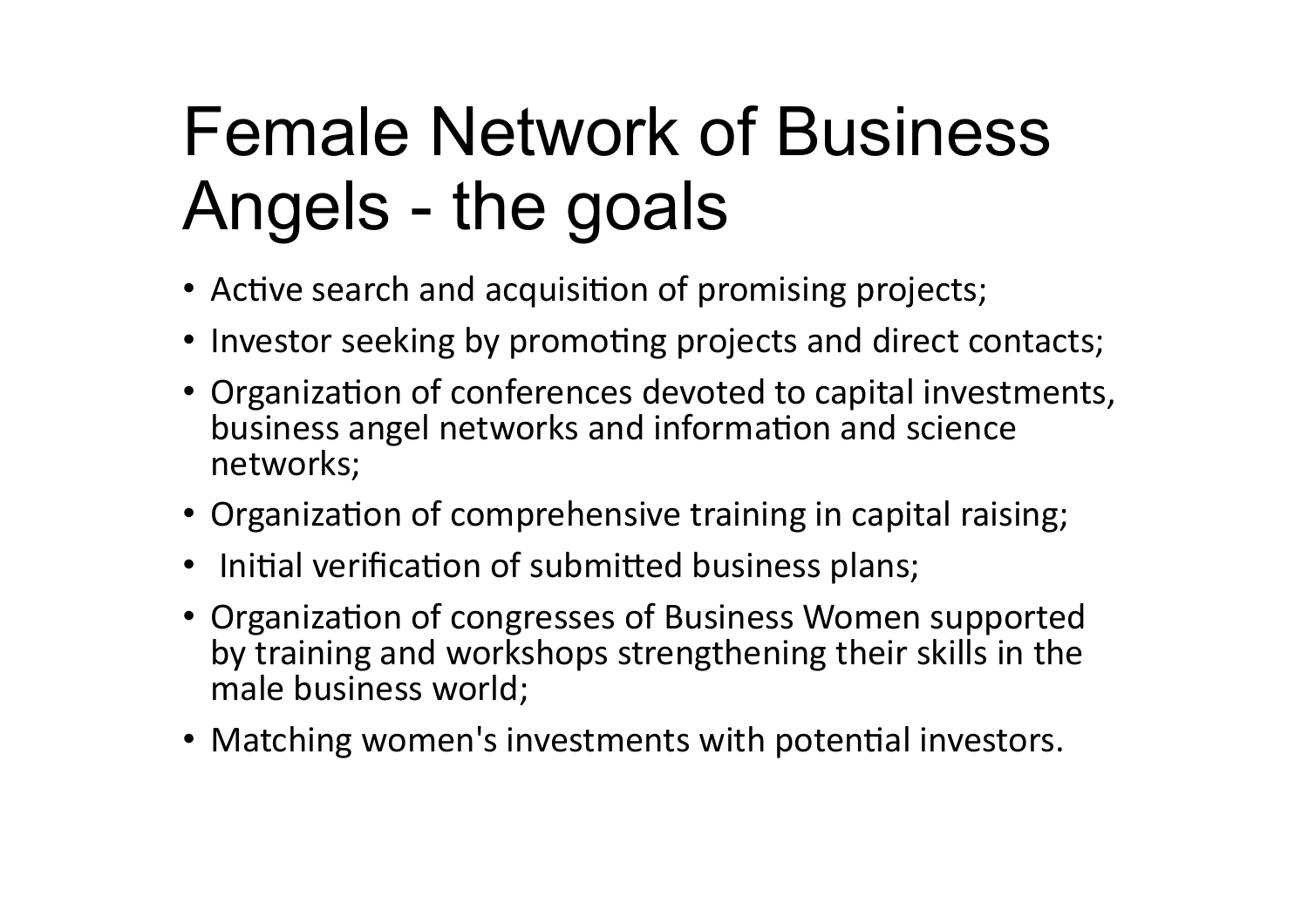### Female Network of Business Angels -opportunities for women

- Acquisition of new competences and upgrading of qualifications;
- Opportunity for women to exist in the business world;
- Possibility to realize their own ideas and dreams;
- Support and promotion of women's business activity.